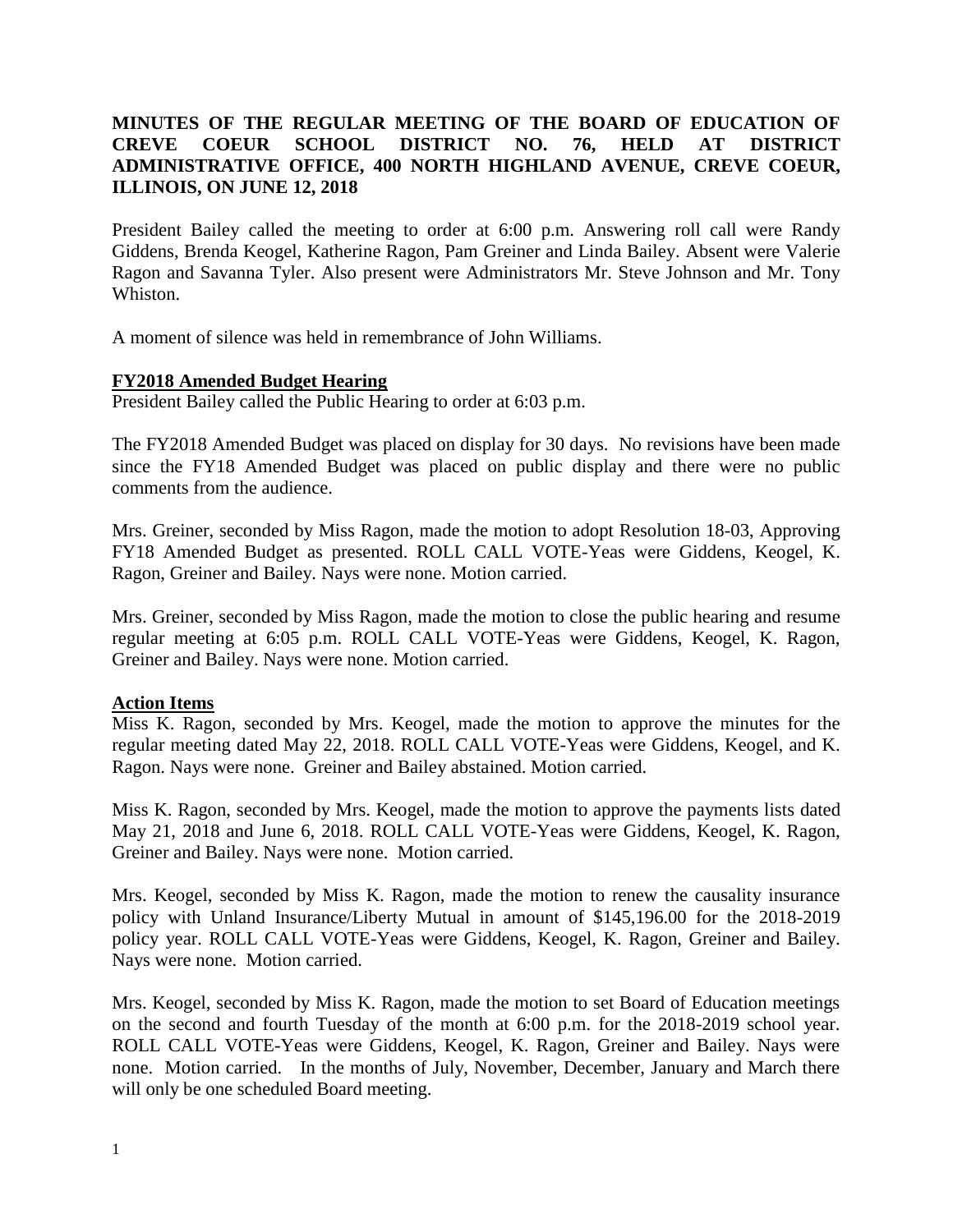Miss K. Ragon, seconded by Mrs. Keogel, made the motion to purchase the Reading Wonders Curriculum from McGraw Hill Education in the amount not to exceed \$69,015.02 as presented. ROLL CALL VOTE-Yeas were none. Nays were Giddens, Keogel, Greiner and Bailey. Motion not carried.

Miss Katherine Ragon excused herself from the meeting at 6:50 p.m.

Mrs. Donna McCaw was present to answer questions regarding the Reading Wonders Curriculum. The Board would like to take next school year to provide professional development in the writing curriculum and math curriculum. Since last school year was the last year for PARCC testing the Board was in consensus to ask the teachers, Mrs. Donna McCaw and the Administrators to look further into an ELA series that will be aligned to the new testing instrument.

President Bailey asked that Item F.6. regarding student counseling services be moved on the agenda to after executive session.

Mrs. Greiner, seconded by Mrs. Keogel, made the motion to approve the summer supply orders for LaSalle, Parkview and Special Education supplies for the 2018-2019 school year not to exceed \$25,000.00. ROLL CALL VOTE-Yeas were Giddens, Keogel, K. Ragon, Greiner and Bailey. Nays were none. Motion carried.

Mrs. Keogel, seconded by Mr. Giddens, made the motion to approve the 2018-2019 textbook order in the amount of \$11,098.40. ROLL CALL VOTE-Yeas were Giddens, Keogel, K. Ragon, Greiner and Bailey. Nays were none. Motion carried.

Mrs. Greiner, seconded by Mr. Giddens, made the motion to approve the second Reading and adoption of Policies 2:260; Uniform Grievance Procedure, 4:40; Incurring Debt, 5:20; workplace Harassment Prohibited; 5:170; Copyright, 4:10; Fiscal and Business Management, 4:15; Identity Protection, 4:80; Accounting and Audits, 4:110; Transportation, 4:150; Facility Management and Building Programs, 4:170; Safety, 5:10; Equal Employment Opportunity and Minority Recruitment, 5:90; Abused and Neglected Child Reporting, 5:100; Staff Development Program, 5:200; Terms and Conditions of Employment and Dismissal, 5:220; Substitute Teachers, 5:240; Suspension, 5:250; Leaves of Absence, 5:290; Employment Termination and Suspensions, 6:20; School Year Calendar and Day, 6:50; School Wellness, 6:60; Curriculum Content, 6:140; Education of Homeless Children, 6:150; Home and Hospital Instruction, 6:280; Grading and Promotion, 6:310.001; Distances Learning Courses, Including Virtual or Online Courses, 6:340; Student Testing and Assessment Program, 7:10; Equal Educational Opportunities, 7:20; Harassment of Students Prohibited, 7:70; Attendance and Truancy, 7:150; Agency and Police Interviews, 7:180; Prevention of and Response to Bullying, Intimidation, and Harassment, 7:190; Student Behavior, 7:250; Student Support Services, 7:260; Exemption from Physical Education, 7:305; Student Athlete Concussions and Head Injuries, and 7:340; Student Records. ROLL CALL VOTE-Yeas were Giddens, Keogel, Greiner and Bailey. Nays were none. Motion carried.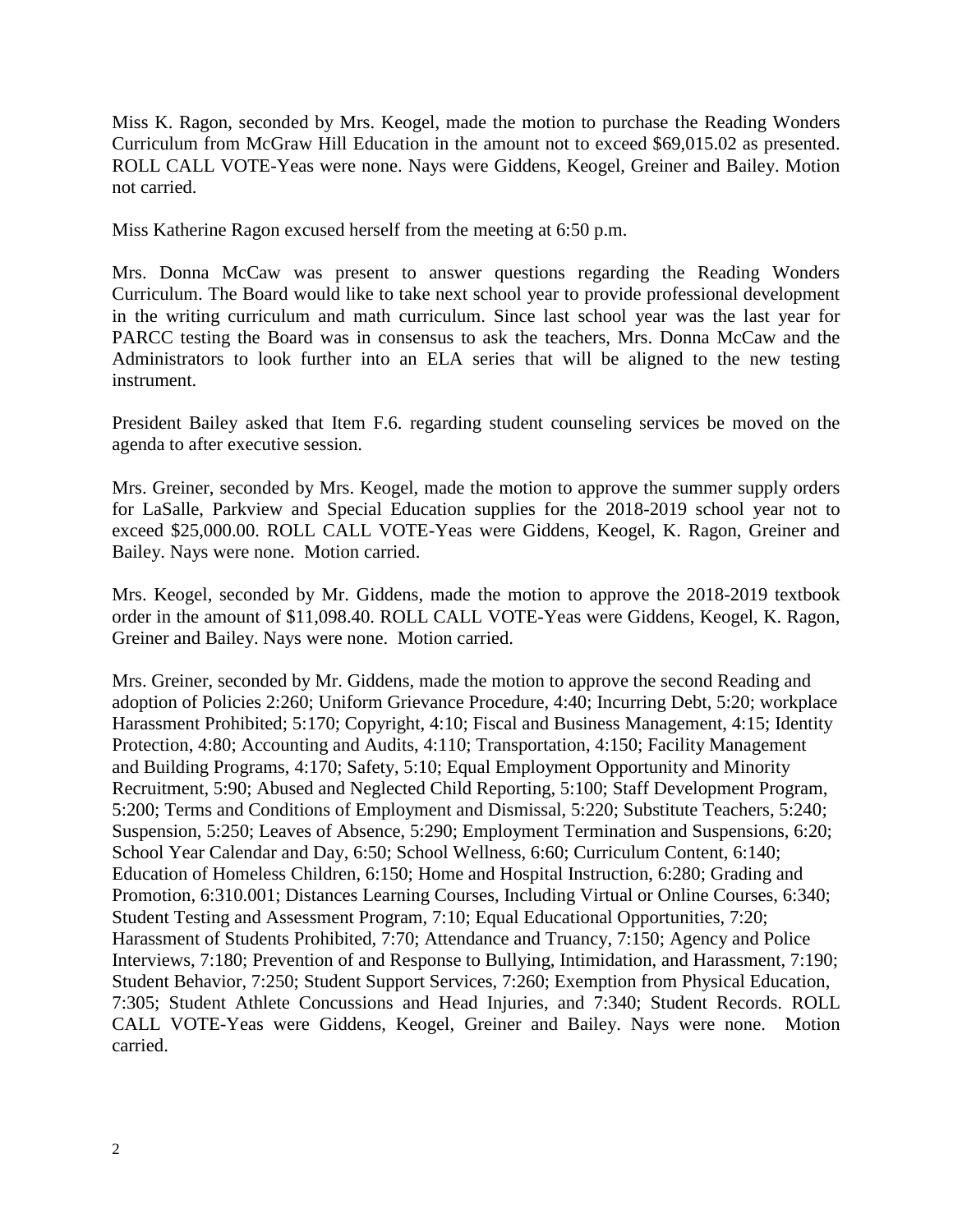# **Information Items**

Mrs. Greiner read a thank you card from Kitty McCartney.

President Bailey updated the Board of upcoming events. IASB Chicago Conference in which three board members will be attending and the next regular board meeting is June  $26<sup>th</sup>$ .

President Bailey distributed the Superintendent Evaluation forms and asked that board members complete and return in the envelope provided to the District Office no later than Thursday, June  $21^{\text{st}}$ .

President Bailey distributed employee health insurance quotes proved by Wyman Group. The Board would like the Wyman Group to come to the next board meeting to discuss the quotes provided.

The Board discussed looking into hiring another architect firm for the District due to issues with the current architect firm's failure to complete the locker room project at Parkview on time.

The Board discussed tracking and leveling of grades. It was the consensus of the Board to direct the Principals not to track or level grades for the next school year and that parent requests should be honored since there is no reason not to.

The Board discussed recruiting parent and community volunteers to be involved with the schools in activities such as reading to the kids and other volunteer projects.

Mr. Whiston updated the Board regarding summer school, water tower repair, summer painting, playground equipment, roofing leaks and safety meeting.

Mr. Johnson updated the Board regarding lighting project, life safety repairs, water tower repairs, summer school, student retention, ELA meetings, yearbooks, and staff attendance rate.

# **Closed Session**

Mrs. Greiner, seconded by Mrs. Keogel, made the motion to enter into executive session for Appointment, Employment, Compensation, Discipline, Performance, or Dismissal of Specific Employee(s) of the Public Body, Student Matters, Collective Bargaining Matters between the Public Body and the Exclusive Representatives of its Employees and Review of Executive Session Minutes from the regular meeting held May 22, 2018 at 8:35 p.m. ROLL CALL VOTE-Yeas were Giddens, Keogel, Greiner and Bailey. Nays were none. Motion carried.

# (WHEREUPON THE BOARD ENTERED INTO EXECUTIVE SESSION AT 8:35 P.M.)

# **Resume Regular Session**

Mr. Giddens, seconded by Mrs. Keogel, made the motion to resume regular session at 9:55 p.m. ROLL CALL VOTE-Yeas were Giddens, Keogel, Greiner and Bailey. Nays were none. Motion carried.